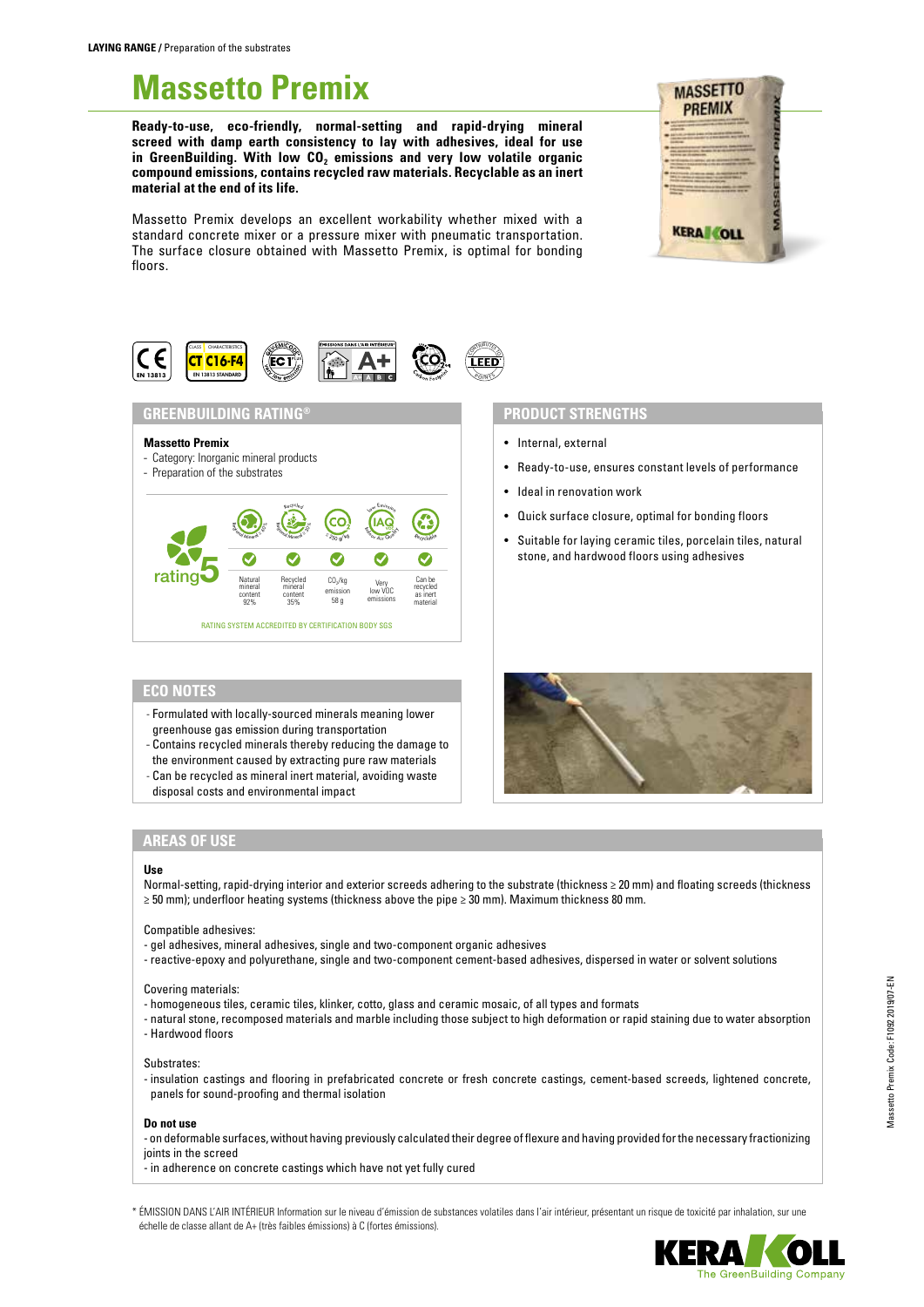#### **Preparation of substrates**

Substrates must be dimensionally stable, dry, free from any rising damp, without cracks, free from dust and loose, crumbling parts and must present a degree of stability suitable for its use. The screed to be covered must be separated from all vertical elements by means of a band of flexible material with a thickness of  $\approx 8 - 10$  mm, along the entire height of the screed. The structural joints present in the substrate must be created accordingly also in the thickness of the screed.

**Anchored screeds:** in the case of irregular substrates with screed thicknesses which are variable or in any case less than 40 mm, it is advisable to prepare the substrate positioning, between the midpoint and lower third of the total thickness of the screed, an electrowelded 50x50-mm mesh of Ø 2 mm, to be anchored to the substrate. To improve adhesion to the substrate, apply a slurry key prepared with 2.5 parts 32.5/42.5 cement, 1 part Keraplast Eco P6 eco-friendly water-based latex and 1 part water, wet-on-wet.

**Floating screeds:** when laying water-sensitive flooring or in the case of substrates with a risk of moisture rising or which are not perfectly cured, it is indispensable to create a vapour barrier over the substrate (which should be smooth and free from rough parts) using sheets of polyethylene or PVC. The sheets should be laid overlapping one another by at least 20 cm, sealed with adhesive tape and turned up on the walls and vertical elements such as pillars to a height corresponding with the entire thickness of the screed.

Screeds on compressible substrates: in the case of lightened, low-density substrates or in the presence of even thin layers of heat and sound-insulating materials, the thickness of the screed and any reinforcements must be calculated according to the deformability class of said materials.

#### **Preparation**

Massetto Premix is mixed with clean water using the most common site equipment such as standard concrete mixer, cement mixer trucks, pressure mixers, continuous screw mixers and using the mixing ratio of mixing water indicated until a semi-dry, compact consistency without any appearance of surface water is obtained. When working at temperatures close to 0 °C it is advisable to protect the bags of Massetto Premix from night-time frost and to use hot water to improve mixing, transportation, pumping and workability of the mixture. On the contrary, in the case of high temperatures it is essential that the bags of Massetto Premix be stored in the shade and that cold water be used.

#### **Application**

Massetto Premix is applied in a safe, practical way using the traditional methods for cement-based screed: preparation of levelling layers, casting and compacting of the mix and flattening; it is highly recommended to apply the final smoothing with mechanical means equipped with a steel disk, taking care not to excessively insist so as to avoid the creation of a low-absorption surface crust that tends to lengthen the screed drying time and worsen the performance of the adhesive.

The compacting phase is of particular importance in order to achieve the highest mechanical performance; it must be carried out immediately after the screed is laid on the substrate, and before the surface is smoothed with a metal flattener. In the case of high thicknesses, compacting must be carried out in successive layers until the required thickness is obtained. In points where tubing is installed, where the screed might be less thick (minimum 3 cm), insert a galvanized metal mesh with 2 – 3 cm mesh size. At points in which new layers are to be started following interruptions in work, a connection must be made between the two casting layers by inserting Ø 5 iron rods of length ≈ 50 cm at a distance of ≈ 20 – 30 cm from each other, or using a section of electrowelded mesh (Ø 5 mm, 20x20 cm) and applying a slurry key prepared with 2.5 parts 32.5/42.5 cement, 1 part Keraplast Eco P6 eco-friendly water-based latex and 1 part water on the wall of the casting before continuing work.

#### **Cleaning**

Residual traces of Massetto Premix can be removed from tools and machinery using water before the product hardens.

### **SPECIAL NOTES**

**Joints:** screed must be desolidarised around the perimeter, laying the Tapetex compressible tape along the whole perimeter of the room, on the walls and on any other vertical elements protruding from the supporting layer.

Creating fractionizing surface joints, cutting the screed while still wet up to a depth that is about  $V_3$  of the thickness and paying attention not to damage the reinforcement grid, if present. Their location and space distance must be determined at the design stage. They are typically carried out:

- in the case of sudden change in the size of flooring,
- near doors,
- in the presence of elements with loss of continuity,
- for the fractionizing of large continuous surfaces:
- 25 m2 with 6 m maximum individual size, in case of external screeds
- 50 m2 with 8 m maximum individual size, in case of internal screeds (40 m2 in case of underfloor heating systems).

Structural joints located in the substrate must be respected.

**Measurement of humidity:** residual humidity can be measured correctly only with a calcium carbide hygrometer. Normal electrical hygrometers are not recommended, as they provide inconsistent and incorrect values due to the special binders used.

**Laying hardwood floors:** check on-site the suitability of the cured screed as indicated in the UNI 11371 standard; if necessary, consolidate with EP21. In the case of large format and/or unstable hardwood floors, contact the Kerakoll Worldwide Global Service.

**Underfloor heating systems:** initial start-up at least 5 days after laying the screed at a supply temperature of between +20 °C and +25 °C, maintain this for at least 3 days then set the maximum project temperature and maintain it for at least another 4 days. Bring the screed back to room temperature and lay (EN 1264-4 point 4.4).